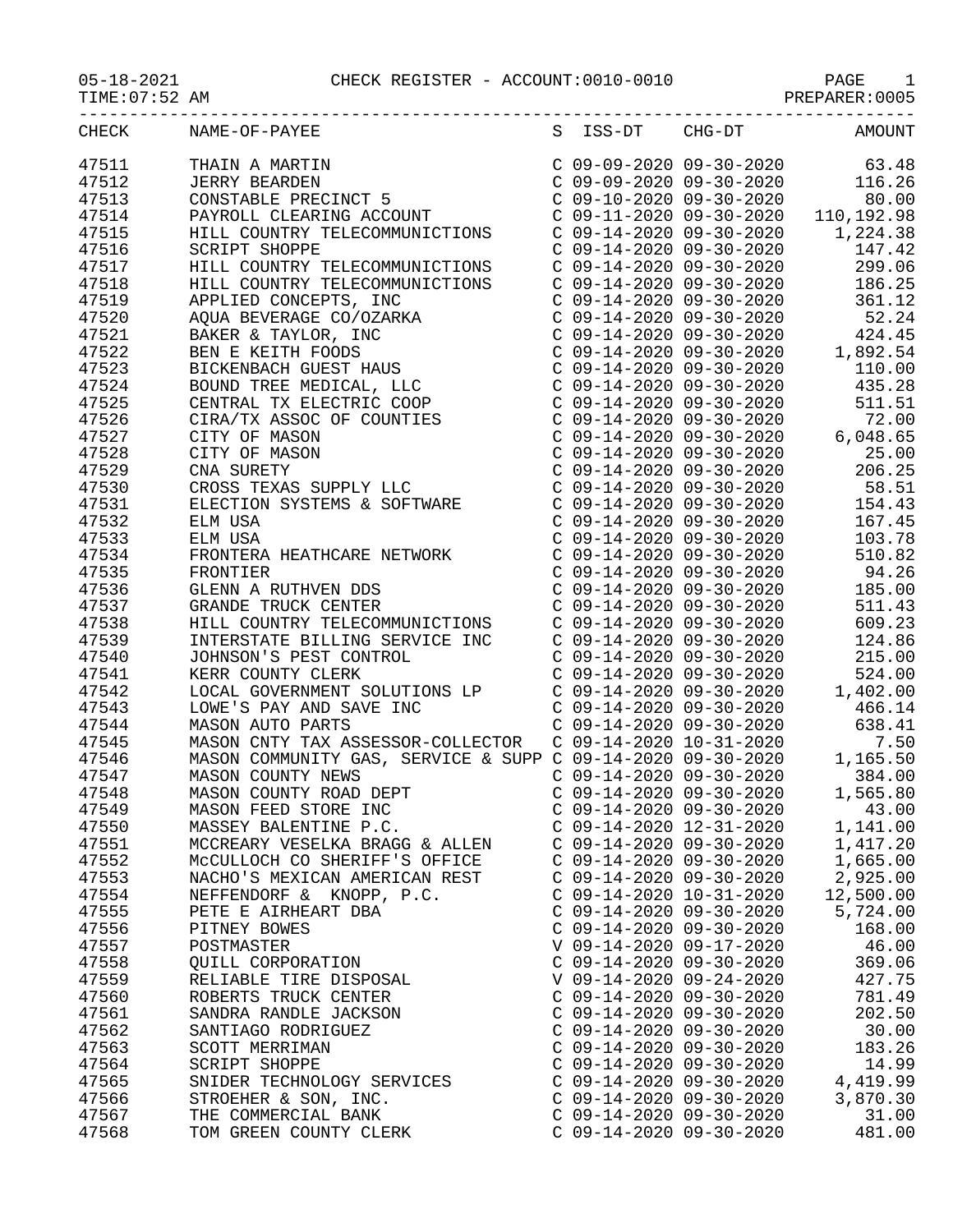| TIME:07:52 AM |                                                                                                                                                                                                                                               |                                                                                 | PREPARER: 0005                                                                                                                                                                                                                                                                                                           |
|---------------|-----------------------------------------------------------------------------------------------------------------------------------------------------------------------------------------------------------------------------------------------|---------------------------------------------------------------------------------|--------------------------------------------------------------------------------------------------------------------------------------------------------------------------------------------------------------------------------------------------------------------------------------------------------------------------|
| CHECK         |                                                                                                                                                                                                                                               |                                                                                 |                                                                                                                                                                                                                                                                                                                          |
| 47569         | TX ASSOC OF COUNTIES<br>TX STATE LIB & ARCHIVES COMM<br>USOXO                                                                                                                                                                                 |                                                                                 | $\left( \begin{array}{ccc} \text{C} & 09\text{--}14\text{--}2020 & 09\text{--}30\text{--}2020 & 8\text{, }324\text{.}00 \\ \text{C} & 09\text{--}14\text{--}2020 & 09\text{--}30\text{--}2020 & 234\text{.}00 \\ \text{C} & 09\text{--}14\text{--}2020 & 09\text{--}30\text{--}2020 & 445\text{.}30 \end{array} \right)$ |
| 47570         |                                                                                                                                                                                                                                               |                                                                                 |                                                                                                                                                                                                                                                                                                                          |
| 47571         |                                                                                                                                                                                                                                               |                                                                                 |                                                                                                                                                                                                                                                                                                                          |
| 47572         | VIRDELL DIESEL SERVICE                                                                                                                                                                                                                        | $C$ 09-14-2020 09-30-2020                                                       | 904.25                                                                                                                                                                                                                                                                                                                   |
| 47573         | WALTER'S BUILDING & SUPPLY                                                                                                                                                                                                                    | C 09-14-2020 09-30-2020                                                         | 1,581.05                                                                                                                                                                                                                                                                                                                 |
| 47574         | WEBER CHEVRON                                                                                                                                                                                                                                 | $C$ 09-14-2020 09-30-2020                                                       | 22.00                                                                                                                                                                                                                                                                                                                    |
| 47575         | WEST TEXAS FIRE EXTINGUISHER, INC. C 09-14-2020 09-30-2020                                                                                                                                                                                    |                                                                                 | 65.70                                                                                                                                                                                                                                                                                                                    |
| 47576         |                                                                                                                                                                                                                                               | $C$ 09-14-2020 09-30-2020                                                       | 496.72                                                                                                                                                                                                                                                                                                                   |
| 47577         | XEROX CORPORATION<br>XTREME CLEAN PLUS<br>ZESCH & PICKETT<br>MASON COUNTY TITLE COMPANY                                                                                                                                                       | C 09-14-2020 09-30-2020                                                         | 279.00                                                                                                                                                                                                                                                                                                                   |
| 47578         |                                                                                                                                                                                                                                               | C 09-14-2020 09-30-2020                                                         | 500.00                                                                                                                                                                                                                                                                                                                   |
| 47579         |                                                                                                                                                                                                                                               | C 09-16-2020 09-30-2020                                                         | 285, 383. 32                                                                                                                                                                                                                                                                                                             |
| 47580         | SAM'S CLUB                                                                                                                                                                                                                                    | C 09-16-2020 09-30-2020                                                         | 80.03                                                                                                                                                                                                                                                                                                                    |
| 47581         | <b>JERRY BEARDEN</b>                                                                                                                                                                                                                          | C 09-17-2020 09-30-2020                                                         | 448.50                                                                                                                                                                                                                                                                                                                   |
| 47582         | MISD                                                                                                                                                                                                                                          | C 09-17-2020 09-30-2020                                                         | 4,065.83                                                                                                                                                                                                                                                                                                                 |
| 47583         | POSTMASTER                                                                                                                                                                                                                                    | C 09-17-2020 09-30-2020                                                         | 56.00                                                                                                                                                                                                                                                                                                                    |
| 47584         | PRIORITY SETTLEMENT GROUP OF TEXAS                                                                                                                                                                                                            | C 09-24-2020 09-30-2020                                                         | 37.00                                                                                                                                                                                                                                                                                                                    |
| 47585         |                                                                                                                                                                                                                                               | C 09-28-2020 09-30-2020                                                         | 146,397.50                                                                                                                                                                                                                                                                                                               |
| 47586         |                                                                                                                                                                                                                                               |                                                                                 | 330.65                                                                                                                                                                                                                                                                                                                   |
| 47587         |                                                                                                                                                                                                                                               | $C 09-29-2020 10-31-2020$<br>$C 09-29-2020 10-31-2020$                          | 124.01                                                                                                                                                                                                                                                                                                                   |
| 47588         |                                                                                                                                                                                                                                               | C 09-29-2020 10-31-2020                                                         | 168.24                                                                                                                                                                                                                                                                                                                   |
| 47589         | PAYROLL CLEARING ACCOUNT<br>ADVANTAGE OFFICE PRODUCTS<br>BAKER & TAYLOR, INC<br>BEN E KEITH FOODS<br>CAPITAL ONE BANK (USA) N.A.<br>CENTURYLINK QCC<br>CIRA/TX ASSOC OF COUNTIES<br>CITY OF TEMPLE<br>CLYDE MARTIN<br>CONCHO VALLEY PAC TSA-Y |                                                                                 | $C$ 09-29-2020 10-31-2020 4,241.80                                                                                                                                                                                                                                                                                       |
| 47590         |                                                                                                                                                                                                                                               | C 09-29-2020 10-31-2020                                                         | 86.59                                                                                                                                                                                                                                                                                                                    |
| 47591         |                                                                                                                                                                                                                                               | C 09-29-2020 10-31-2020                                                         | 72.00                                                                                                                                                                                                                                                                                                                    |
| 47592         |                                                                                                                                                                                                                                               | C 09-29-2020 10-31-2020<br>C 09-29-2020 10-31-2020<br>C 09-29-2020 10-31-2020   | 1,785.72                                                                                                                                                                                                                                                                                                                 |
| 47593         |                                                                                                                                                                                                                                               | C 09-29-2020 10-31-2020                                                         | 75.00                                                                                                                                                                                                                                                                                                                    |
| 47594         |                                                                                                                                                                                                                                               | C 09-29-2020 10-31-2020                                                         | 300.00                                                                                                                                                                                                                                                                                                                   |
| 47595         | CONCHO VALLEY RAC TSA-K<br>CORLEY'S USED PARTS, L.L.C.<br>CULUD                                                                                                                                                                               | C 09-29-2020 10-31-2020                                                         | 1,345.00                                                                                                                                                                                                                                                                                                                 |
| 47596         | <b>CTWP</b>                                                                                                                                                                                                                                   | $C$ 09-29-2020 10-31-2020                                                       | 170.12                                                                                                                                                                                                                                                                                                                   |
| 47597         | DAN'S MACHINE & WELDING LLC                                                                                                                                                                                                                   | $C$ 09-29-2020 10-31-2020                                                       | 71.97                                                                                                                                                                                                                                                                                                                    |
| 47598         | ECKERT AUTOMATICS                                                                                                                                                                                                                             | $C$ 09-29-2020 10-31-2020                                                       | 303.15                                                                                                                                                                                                                                                                                                                   |
| 47599         |                                                                                                                                                                                                                                               | $C$ 09-29-2020 10-31-2020                                                       | 3,881.96                                                                                                                                                                                                                                                                                                                 |
| 47600         |                                                                                                                                                                                                                                               | C 09-29-2020 10-31-2020                                                         | 60.26                                                                                                                                                                                                                                                                                                                    |
| 47601         |                                                                                                                                                                                                                                               | $C$ 09-29-2020 10-31-2020                                                       | 710.50                                                                                                                                                                                                                                                                                                                   |
| 47602         |                                                                                                                                                                                                                                               | C 09-29-2020 09-30-2020<br>C 09-29-2020 10-31-2020<br>C 09-29-2020 09-30-2020 1 | 184.95                                                                                                                                                                                                                                                                                                                   |
| 47603         |                                                                                                                                                                                                                                               |                                                                                 | 531.50                                                                                                                                                                                                                                                                                                                   |
| 47604         | LUCIO MORA                                                                                                                                                                                                                                    |                                                                                 | 1,425.00                                                                                                                                                                                                                                                                                                                 |
| 47605         | MASON CNTY TAX ASSESSOR-COLLECTOR                                                                                                                                                                                                             | $C$ 09-29-2020 10-31-2020                                                       | 7.50                                                                                                                                                                                                                                                                                                                     |
| 47606         | MASON COUNTY ROAD DEPT                                                                                                                                                                                                                        | $C$ 09-29-2020 09-30-2020                                                       | 25.00                                                                                                                                                                                                                                                                                                                    |
| 47607         | OVERDRIVE INC                                                                                                                                                                                                                                 | $C$ 09-29-2020 10-31-2020                                                       | 403.82                                                                                                                                                                                                                                                                                                                   |
| 47608         | PARTS PLUS                                                                                                                                                                                                                                    | $C$ 09-29-2020 10-31-2020                                                       | 3,476.96                                                                                                                                                                                                                                                                                                                 |
| 47609         | QUILL CORPORATION                                                                                                                                                                                                                             | $C$ 09-29-2020 10-31-2020                                                       | 616.92                                                                                                                                                                                                                                                                                                                   |
| 47610         | SAN SABA FIRE SAFETY EQUIPMENT INC                                                                                                                                                                                                            | $C$ 09-29-2020 10-31-2020                                                       | 239.45                                                                                                                                                                                                                                                                                                                   |
| 47611         | STRYKER SALES CORP                                                                                                                                                                                                                            | $C$ 09-29-2020 10-31-2020                                                       | 199.02                                                                                                                                                                                                                                                                                                                   |
| 47612         | THE JASUTA LAW FIRM                                                                                                                                                                                                                           | $C$ 09-29-2020 10-31-2020                                                       | 1,764.05                                                                                                                                                                                                                                                                                                                 |
| 47613         | TX DISTRICT COURT ALLIANCE                                                                                                                                                                                                                    | $C$ 09-29-2020 10-31-2020                                                       | 50.00                                                                                                                                                                                                                                                                                                                    |
| 47614         | WILLIAM A. MONTGOMERY, PH.D.                                                                                                                                                                                                                  | $C$ 09-29-2020 10-31-2020                                                       | 150.00                                                                                                                                                                                                                                                                                                                   |
| 47615         | ZESCH & PICKETT                                                                                                                                                                                                                               | $C$ 09-29-2020 10-31-2020                                                       | 830.00                                                                                                                                                                                                                                                                                                                   |
| 47616         | JUROR CASH/POLLY MCMILLAN                                                                                                                                                                                                                     | $C$ 09-29-2020 09-30-2020                                                       | 100.00                                                                                                                                                                                                                                                                                                                   |
|               |                                                                                                                                                                                                                                               |                                                                                 |                                                                                                                                                                                                                                                                                                                          |